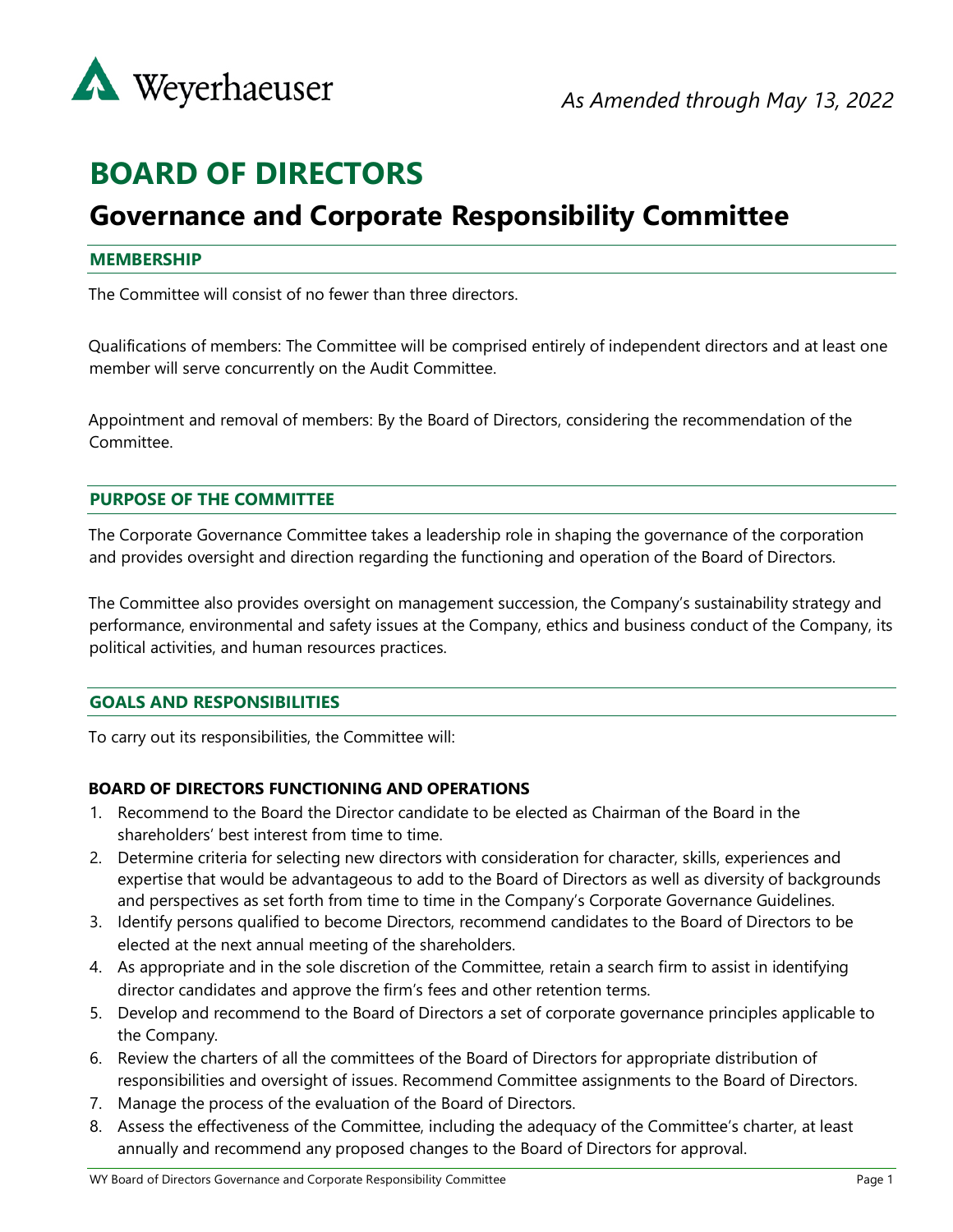# **GOALS AND RESPONSIBILITIES –** *continued*

#### **MANAGEMENT SUCCESSION**

- 1. Manage the process that the Board of Directors uses in evaluation of the CEO.
- 2. Review management succession processes.
- 3. Manage the process the Board of Directors uses in selecting persons to be appointed as the Company CEO.

#### **SUSTAINABILITY**

- 1. Provide oversight and direction on the Company's sustainability strategy, including but not limited to matters relating to climate change.
- 2. Review annually the Company's sustainability performance and progress towards goals and report the Committee's findings to the Board of Directors.

#### **ENVIRONMENTAL AND SAFETY**

- 1. Provide oversight and policy direction on environmental and safety policies and practices.
- 2. To the extent not otherwise discussed and reviewed by the entire board of directors, review the Company's safety programs and trends.
- 3. Review the environmental performance of the Company as it affects employees, communities, vendors and customers.
- 4. Refer to and work with the Audit Committee on environmental compliance issues that could have a material financial effect on the Company.

# **ETHICS AND BUSINESS CONDUCT**

- 1. Provide oversight of the Company's programs for ethics and business conduct.
- 2. Review processes for administering the Company's code of conduct and compliance program.
- 3. Review, at least annually, Company ethics and business conduct practices, trends, and issues and report the Committee's findings to the Board of Directors.
- 4. Refer to and work with the Audit Committee regarding any issues of ethics, business conduct or compliance that could have a material financial effect on the Company.

# **POLITICAL ACTIVITIES**

Provide oversight of the Company's political activities and advocacy, including political fundraising and contributions.

#### **HUMAN RESOURCES PRACTICES**

- 1. Provide oversight and policy direction on diversity, equity and inclusion matters, including programs, trends and issues.
- 2. To the extent not otherwise discussed and reviewed by the entire board of directors, provide oversight of employee satisfaction, including review of results and trends of the Company-wide employee satisfaction survey.